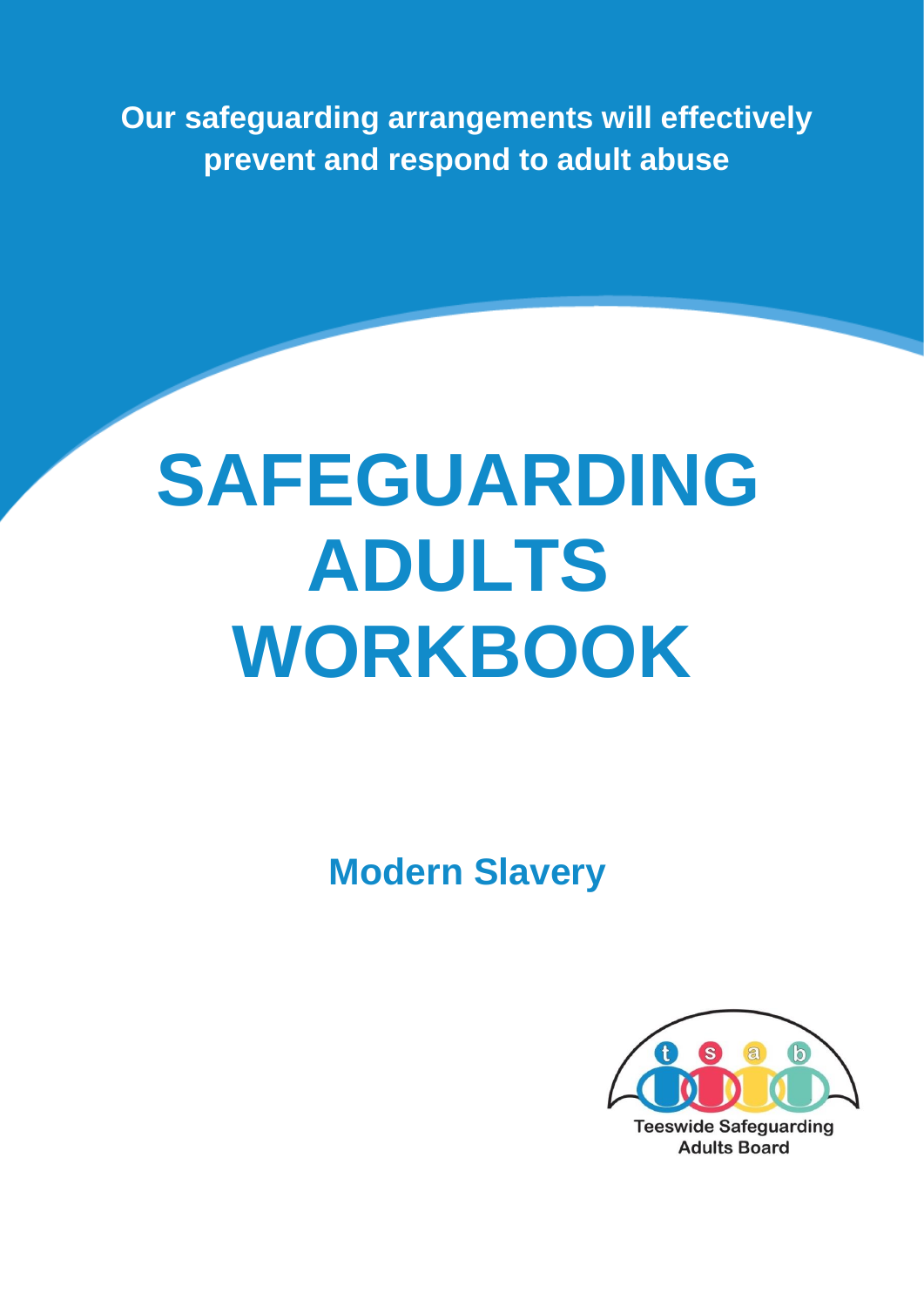# **Contents**

|                                                    | Page     |
|----------------------------------------------------|----------|
| <b>Introduction</b>                                | 3        |
| <b>Modern Slavery: Overview</b>                    | 5        |
| <b>Types of Modern Slavery</b>                     | 7        |
| <b>Victim Data</b>                                 | 9        |
| Indicators of a Potential Victim                   | 9        |
| The Legal Framework: Modern Slavery                | 11       |
| <b>Reporting Suspected Modern Slavery Offences</b> | 12       |
| <b>Useful Websites and Resources</b>               | 14       |
| <b>Appendices</b>                                  |          |
| Assessment<br>$1_{\cdot}$<br>2. Evaluation         | 16<br>18 |

| z. Lvaluativi i              |  |
|------------------------------|--|
| 3. Certificate of Completion |  |

| <b>Revision Number</b> | Date Approved by the<br><b>Board</b> | Change record                                         | <b>Links to Other Policies</b> |
|------------------------|--------------------------------------|-------------------------------------------------------|--------------------------------|
|                        | Sept 2018<br>(Business Unit)         |                                                       |                                |
|                        | Jan 2021<br>(Business Unit)          | Reference to SAR<br>workbook removed & full<br>review |                                |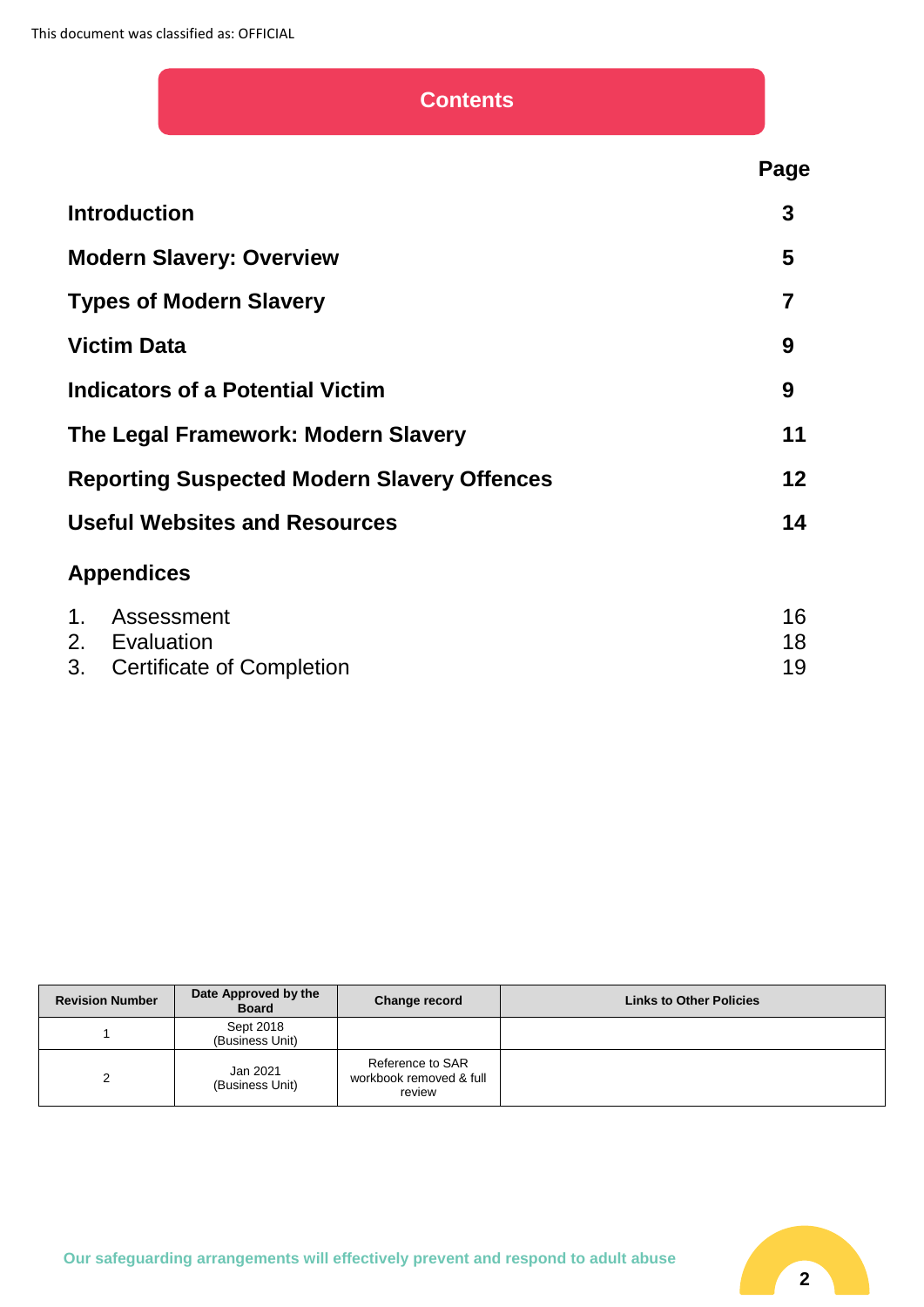### **Introduction**

This workbook has been developed for staff and volunteers who have completed Safeguarding Adults awareness training, which may have been through attending a tutor-led course, completing an e-learning course or the TSAB Safeguarding Adults Awareness workbook. This workbook will build on your prior learning, the modules are as follows:

> The Mental Capacity Act and Deprivation of Liberty Safeguards Domestic Abuse Forced Marriage Female Genital Mutilation Prevent Modern Slavery Self-Neglect

\*Please note that the Learning from Serious Instances of Abuse Workbook is no longer available. Alternative learning can be accessed via our E-learning platform <https://www.tsab.org.uk/training/> and Safeguarding Adult Review (SAR) Learning Briefings [https://www.tsab.org.uk/professionals/safeguarding-adult-review-sar](https://www.tsab.org.uk/professionals/safeguarding-adult-review-sar-reports/)[reports/](https://www.tsab.org.uk/professionals/safeguarding-adult-review-sar-reports/)

You must complete all sections of the workbook and return to your Manager for assessment. When you have successfully completed the workbook, you will be issued with a certificate and your training records will be updated: the workbook will be returned to you to be used as a reference tool.

In the appendices, you will find the current Teeswide Inter-Agency Safeguarding Adults Policy and Procedures for reference purposes.

The workbook has been checked for legal accuracy and is accurate as of Sept 2018. Suggested study time to be allocated to complete this module: 2 hours, which should include time accessing the recommended websites and resources.

Once you have completed the workbooks please forward the *Certificate of*  **Completion** page to the Teeswide Safeguarding Adults Board, Business Unit, using the contact details below, who will make a record of completion and issue a certificate.

Teeswide Safeguarding Adults Board Business Unit, Kingsway House, West Precinct, Billingham, TS23 2NX Email: tsab.businessunit@stockton.gov.uk

This workbook is aligned with nationally recognised competencies. It is based on the Bournemouth University National Competence Framework for Safeguarding Adults, **and** the MCA Competency Framework, and mapped against the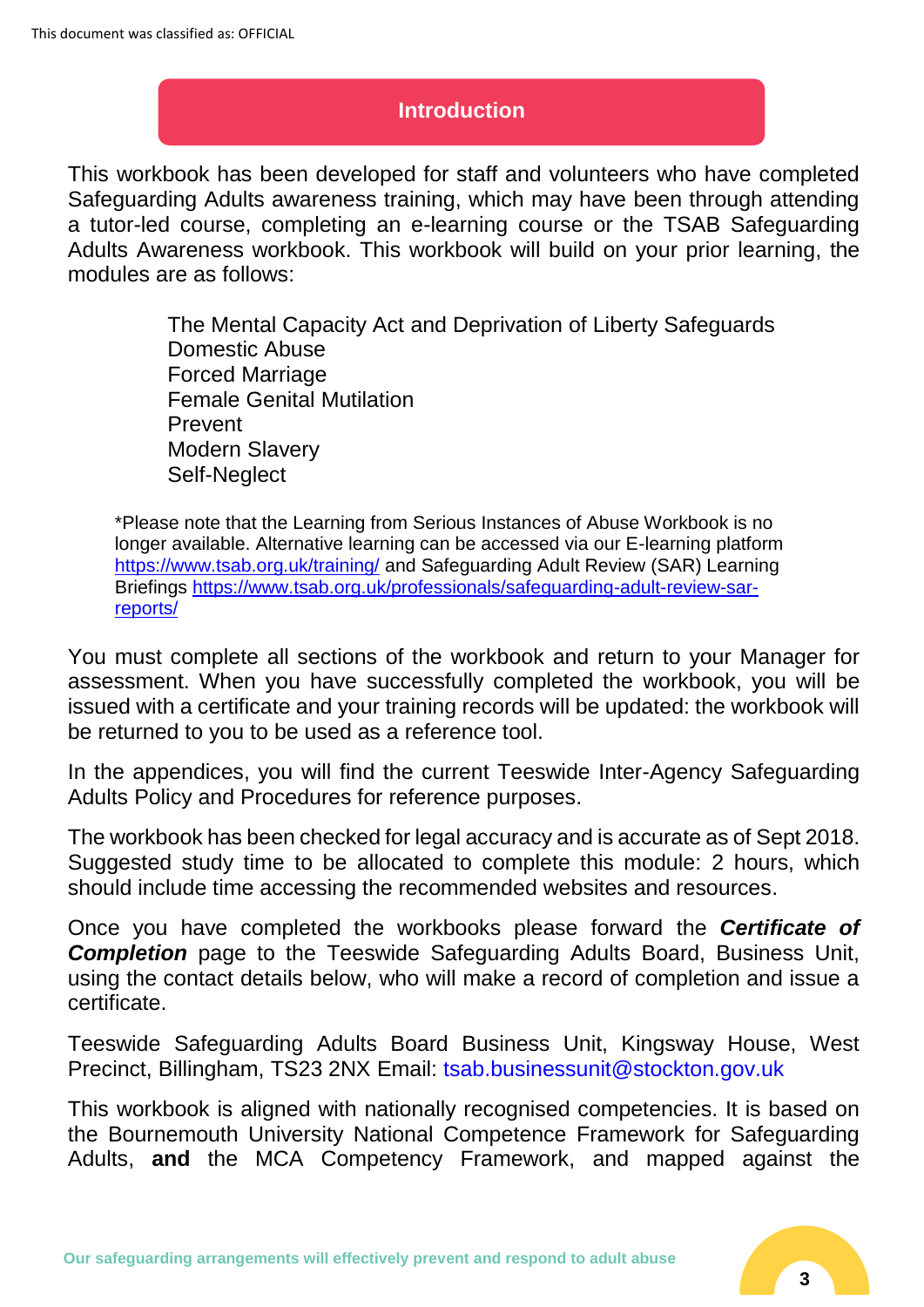Safeguarding Adults: Roles and competences for health care staff- Intercollegiate Document issued August 2018.

On completion of this workbook, you will be able to:

# **Level 1 (Foundation)**

- 1. Understand and demonstrate what Adult Safeguarding is
- 2. Recognise adults in need of Safeguarding and take appropriate action
- 3. Understand dignity and respect when working with individuals
- 4. Understand the procedures for raising a Safeguarding Concern
- 5. Have knowledge of policy, procedures and legislation that supports Safeguarding Adults activity
- 6. Ensuring effective administration and quality of safeguarding processes.

# Target groups: **Alerters and NHS Level 1 & part of Level 2**

Including: All staff and volunteers in health and social care settings, all frontline staff in Fire and Rescue, Police and Neighbourhood Teams and Housing, Clerical and Administration staff, Domestic and Ancillary staff, Health and Safety Officers, staff working in Prisons and custodial settings, other support staff, Elected Members, Governing Boards and safeguarding administrative support staff.

Although the word 'Alerter' is used here in conjunction with the national competency framework, the term 'Safeguarding Concern' was introduced in April 2015 to replace this.

# **Level 2 (Intermediate)**

- 1. Demonstrate skills and knowledge to contribute effectively to the safeguarding process
- 2. Have awareness and application of legislation, local and national policy and procedural frameworks.

# Target Groups: **Responders, Specialist Staff and NHS Level 2 & 3**

Including: Social Workers, Senior Practitioners, Social Work Team Managers, Voluntary and Independent Sector Managers, Heads of Nursing, Health and Social Care Provider Service Managers, Safeguarding Adult Co-ordinators, Police Officers, Probation Officers, Community Safety Managers, Prison Managers, MCA Lead, Best Interests assessors (including DoLS), Advocates, Therapists, Fire and Rescue Officers, staff working in Multi-Agency Safeguarding Hubs.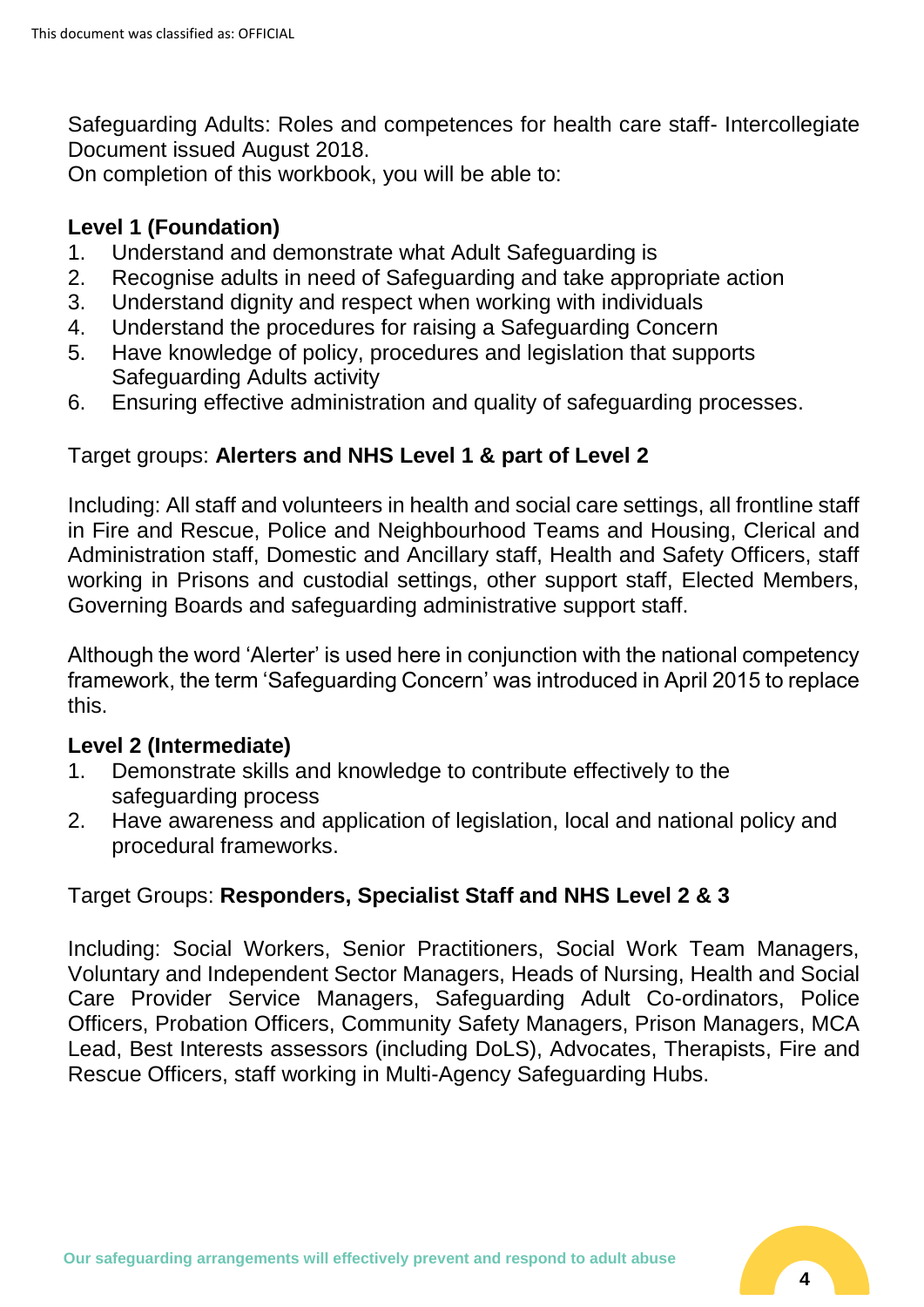# **Modern Slavery: Overview**

It is a shocking fact that while most people consider the slave trade to have ended when slavery was abolished in 1833, there are more slaves today than ever before in human history. Figures from the International Labour Organisation (ILO) suggest that there are more than 40 million people in modern slavery across the world, with nearly 25 million held in forced labour.

#### **Councillor Simon Blackburn**

Chair, Local Government Association Safer and Stronger Communities Board (2017)

Based on police evidence, the 'It Still Happens Here' report produced by Justice and Care and The Centre for Social Justice, estimates that there are more than 100,000 victims of modern slavery in the UK today.

# **What is Modern Slavery?**

Modern slavery is an umbrella term, encompassing human trafficking, slavery, servitude and forced labour. Someone is in **slavery** if they are:

- Forced to work through mental or physical threat
- Owned or controlled by an 'employer', usually through mental or physical abuse or the threat of abuse
- Dehumanised, treated as a commodity or bought and sold as 'property'
- Physically constrained or have restrictions placed on their freedom.

**Servitude** is similar to slavery, in that a person is under an obligation to provide a service which is imposed on them, but there is no element of ownership.

**Forced work** is defined as 'work or service' which is exacted from any person under the menace of any penalty and for which the person has not offered themselves 'voluntarily' and has been found in a number of different industries including manufacturing, food processing, agriculture and hospitality.

Finally, **human trafficking** is when men, women and children are moved and forced into exploitation. The movement could be international but also within the country, from one city to another or even just a few streets.

A person is a victim of human trafficking even if they haven't yet been exploited but have been moved for the purposes of exploitation.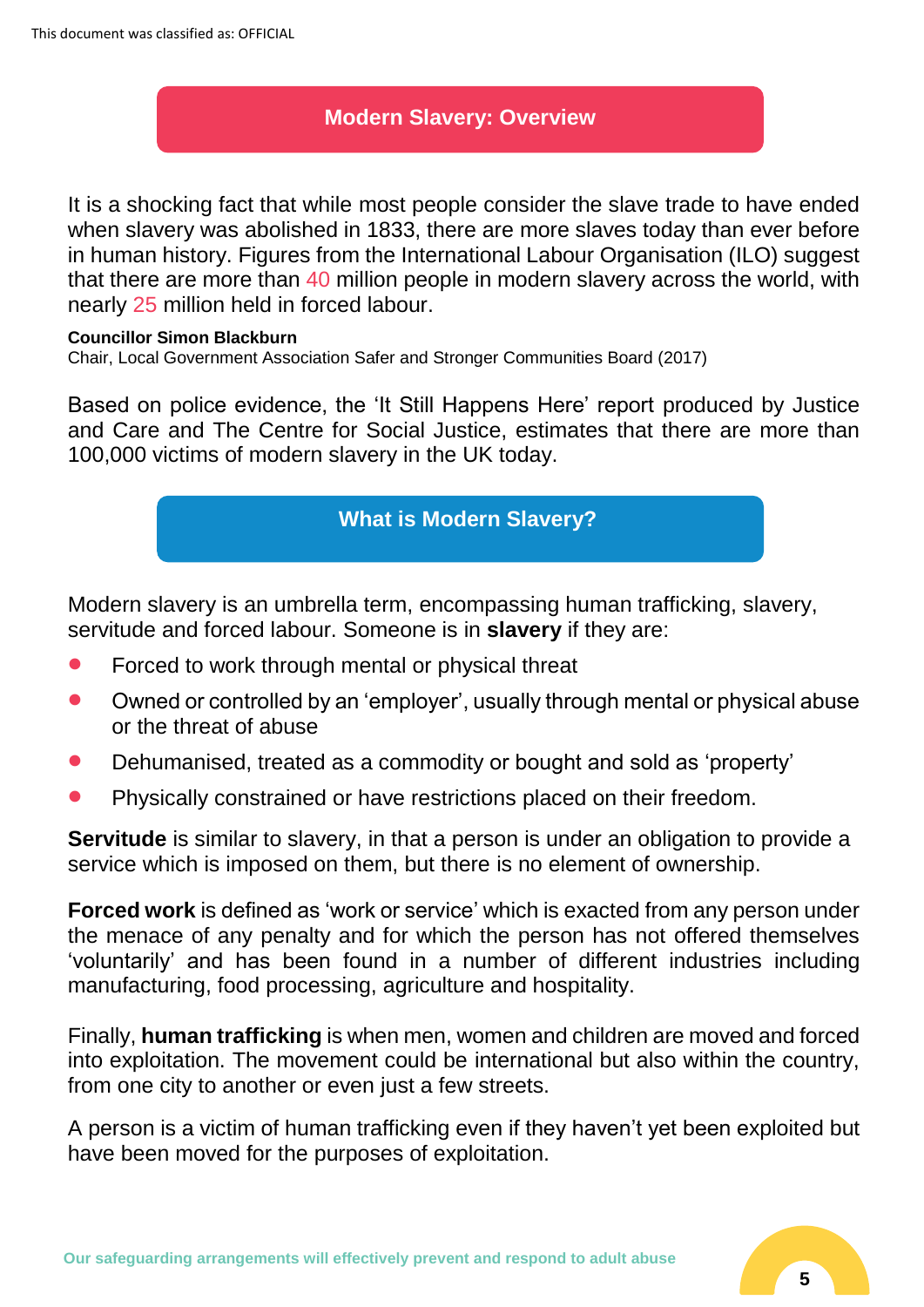# **Types of Modern Slavery**

#### **Debt Bondage**

This can be present in many forms of exploitation, and can take a range of forms. Debts may arise out of the exploitation itself, for example in relation to accommodation or travel fees, with victims having little or no control over their debt and little or no way to pay it back. Costs may be deducted from their wages, leading to further debts being accrued. A person may be forced to work to pay off the debt and it can also be used as a means of controlling a victim and keeping them enslaved.

#### **Domestic Servitude**

Victims work in a household where they may be ill-treated, humiliated, subjected to exhausting hours, forced to work and live under unbearable conditions or forced to work for little or no pay. In some cases forced marriage can lead to domestic servitude.

#### **Financial Exploitation**

For example benefit fraud, where benefits are falsely claimed by perpetrators on behalf of their workers; bank accounts being opened in a victim's name but used by perpetrators; or workers' wages being paid directly into the exploiters own bank accounts by companies who think they are paying a worker individually.

## **Forced Criminality**

Victims can be forced to participate in a range of illegal activities including pick pocketing, shop lifting, cannabis cultivation, \*county lines exploitation and other activities. Section 45 of The Modern Slavery Act 2015 Provides for a defence for victims who have been forced into criminality (see page 13).

\*County lines is the police term for urban gangs supplying drugs to suburban areas and towns using dedicated mobile phone lines – these are the county lines. It involves child criminal exploitation (CCE) as gangs use children as well as vulnerable adults to move drugs and money.

## **Forced Marriage**

Where people are forced into marriage for a range of reasons, including exploiting the rights conferred on them by citizenship, or for domestic servitude.

#### **Labour Exploitation**

A victim is made to work with little or no pay, and may face violence or threats. If they are foreign nationals, their passports may be confiscated by their exploiters and they may be made to live in terrible conditions and under constant threat.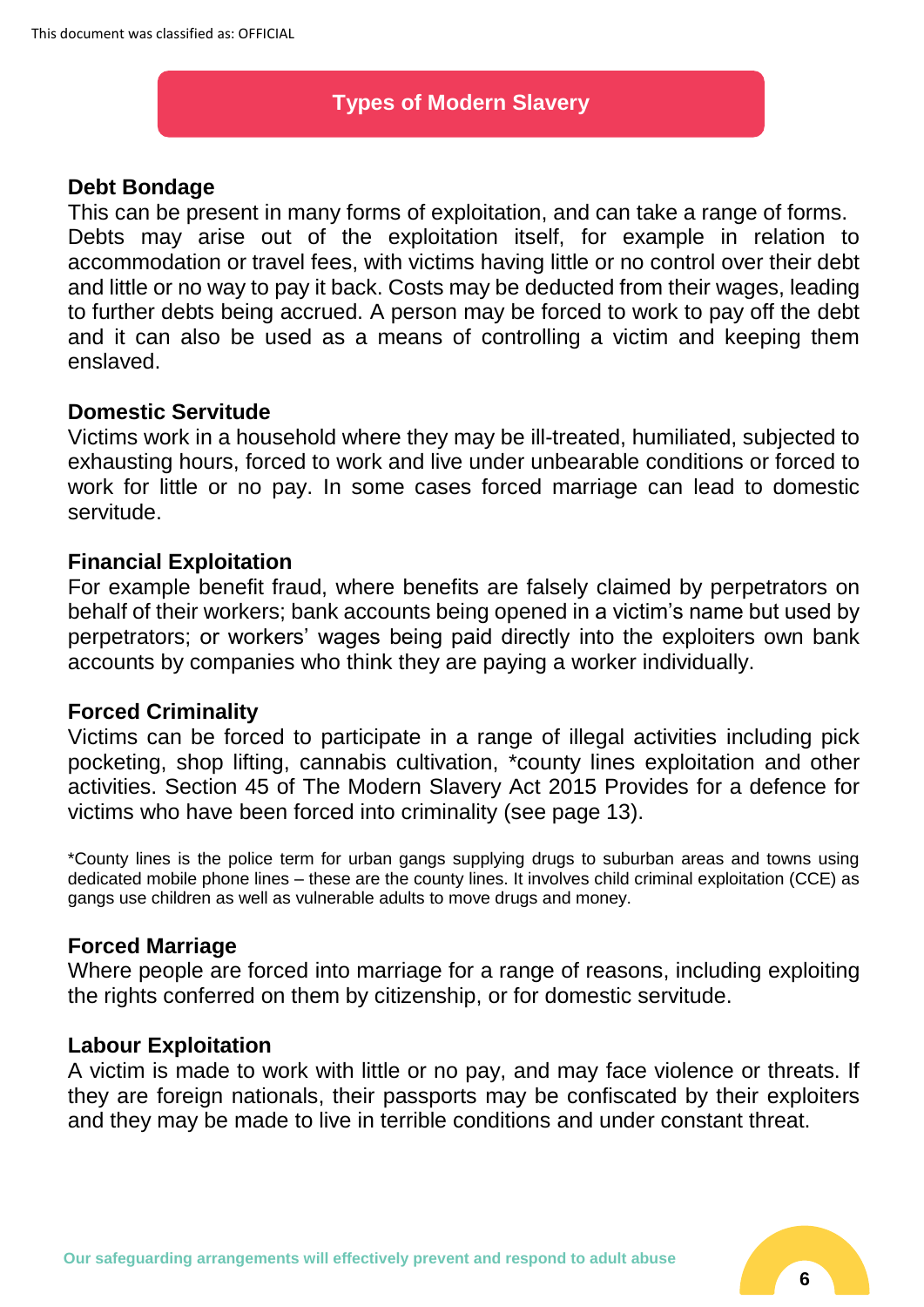#### **Organ Harvesting**

Victims are trafficked in order for their internal organs (typically kidneys or the liver) to be harvested for transplant.

### **Sexual Exploitation**

Victims may be forced into sex work, pornography or lap dancing for little or no pay. They may be deprived of their freedom of movement and subjected to threats and violence.

# **The Typology of 17 Modern Day Slavery Offences**



**Victims exploited for multiple purposes in isolated environments** Victims who are often highly vulnerable are exploited for labour in multiple ways in isolated

rural locations. Victims live on offenders' property in squalid conditions, are subject to repeated abuse and are very rarely paid.

#### **Victims work for offenders**

Victims are forced to work directly for offenders in businesses or sites that they own or control (some offenders may be gang masters). The main method of exploitation is not paying or illegally underpaying victims.



**1**

**2**

#### **Victims work for someone other than offenders**

Victims are employed in a legitimate and often low-skilled job, with legal working conditions, by an employer unrelated to the offenders. Most or all of the wages are taken by offenders often through control of the victim's bank accounts.



**5**

**6**

### **Domestic Servitude**

#### **Exploited by partner**

Victims are force to undertake household chores for their partner and often their partner's relatives. If married, the marriage may have been arranged or forced and the servitude often occurs alongside domestic abuse and sexual exploitation.

#### **Exploited by relatives**

Victims live with and exploited for household chores and childcare by family members, usually extended family. Many victims are children.

#### **Exploiters not related to the victims**

Victims live with offenders who are often strangers. Victims are forced to undertake household chores and are mostly confined to the house.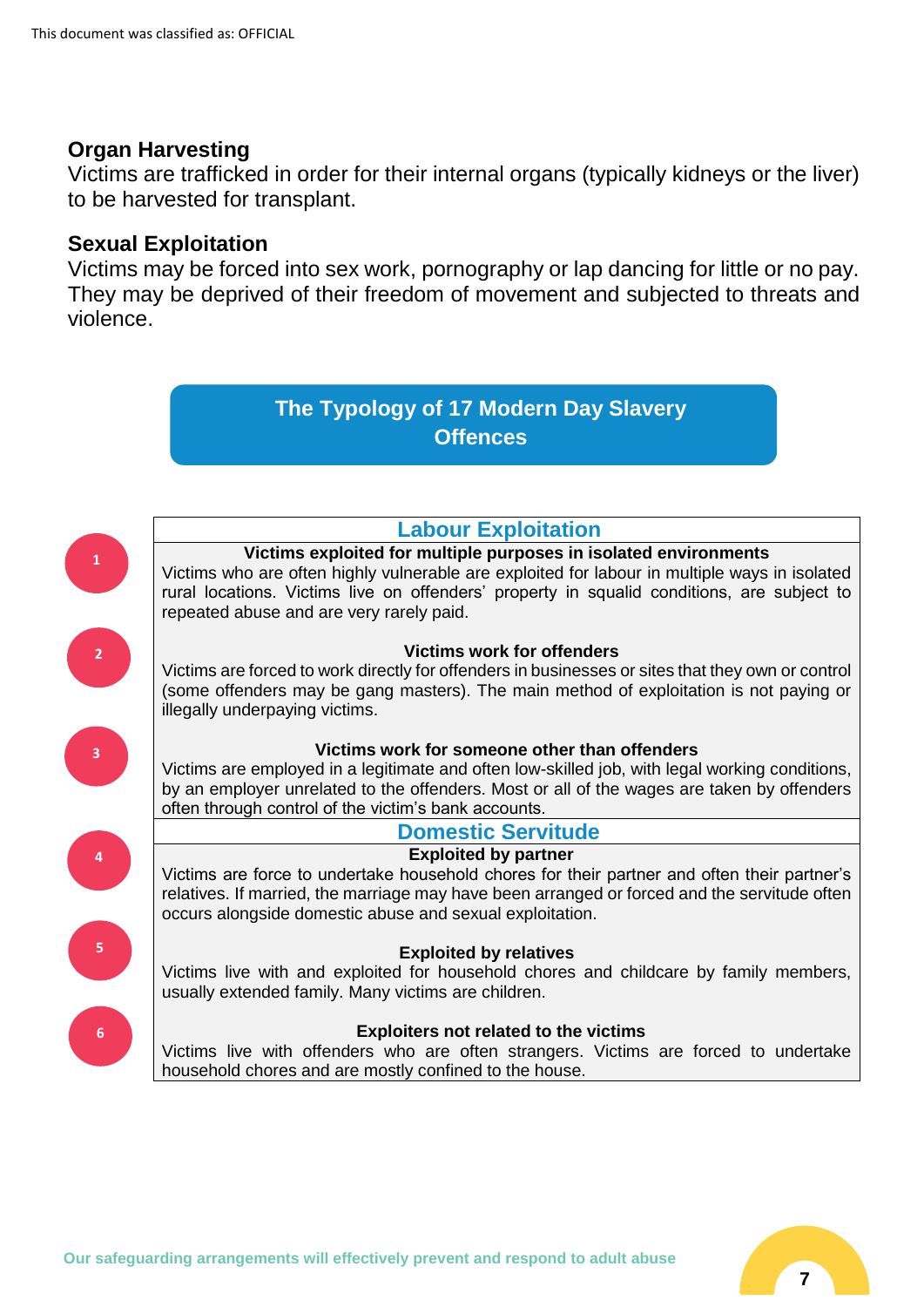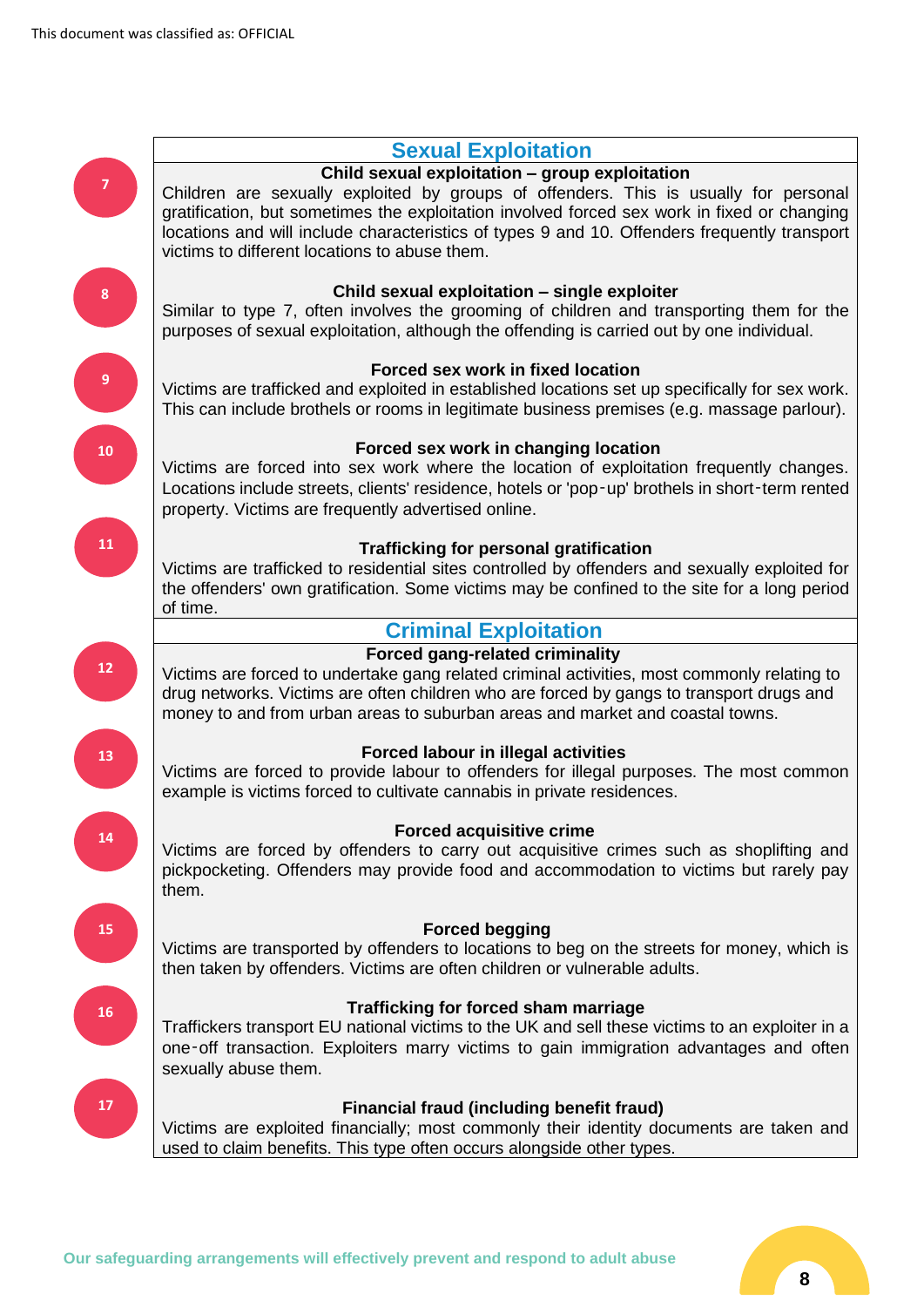# **Victim Data**

In the UK in 2019 10,627 people were referred to the National Referral Mechanism (NRM), a 52% increase from 2018.

The most common type of exploitation for both adults and minors identified in 2019 was labour exploitation.

British, Albanian and Vietnamese were the three most common nationalities to be referred into the National Referral Mechanism in 2019.

All up to date [National Referral](https://www.gov.uk/government/collections/national-referral-mechanism-statistics) Mechanism statistics and data can be accessed here; National Referral Mechanism statistics - [GOV.UK \(www.gov.uk\)](https://www.gov.uk/government/collections/national-referral-mechanism-statistics)

# **Indicators of a Potential Victim**

- Distrustful of authorities
- Expression of fear or anxiety (including thoughts of self-harm or suicide)
- Signs of psychological trauma (including post-traumatic stress disorder)
- The person acts as if instructed by another
- Physical appearance appearing unkempt or malnourished
- Injuries apparently a result of assault or controlling measures
- Evidence of control over movement, either as an individual or as a group
- Restriction of movement and confinement to workplace or to a limited area
- Passport or documents held by someone else
- Lack of access to medical care
- Limited social contact / isolation
- Limited contact with family
- Signs of ritual abuse and witchcraft
- Substance or alcohol misuse
- Person forced, intimidated or coerced into providing services
- Victim doesn't know home or work address
- Perception of being bonded by debt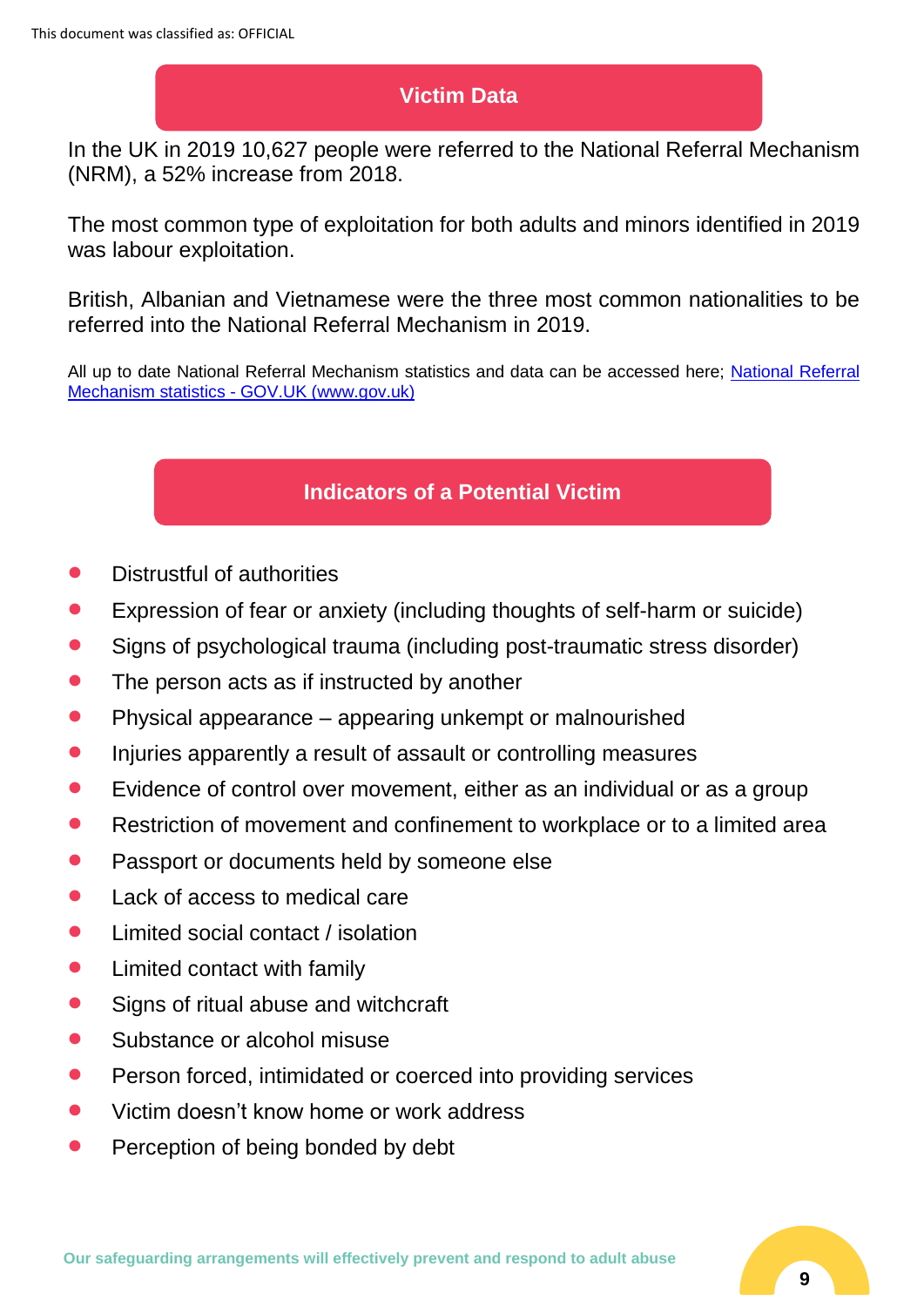- Money is deducted from salary for food or accommodation
- Threat of being handed over to authorities
- Threats against the individual or their family members
- Being placed in a dependency situation
- No or limited access to bathroom or hygiene facilities
- Unwanted / underage pregnancy
- **•** Inappropriate sexual behaviour
- Sexually transmitted diseases
- Incoherent / changing account of events
- Repeating a story that you have heard elsewhere

# **Where Can Adult Victims be Found or Identified?**

Victims of modern slavery can be found or identified **anywhere**. There are certain industries where they are more prevalent, such as nail bars, car washes, agriculture and fishing, building sites, warehousing, manufacturing (sweatshops) and the sex industry. Other high risk situations include when there is a need for a sudden injection of workers into the work force, such as seasonal staff or construction for a major event. However, victims may also pass through transport hubs, health services and other public places or be found in private homes.

#### **Victims Reaction**

Victims may not recognise themselves as a victim or want to talk to the authorities or be formally referred for support. This should not prevent information about potential modern slavery being passed to the police (and completion of a Duty to Notify form for relevant organisations) which could help the police identify a crime.

Victims can be traumatised and there are a number of barriers that may make it difficult for them to come forward or co-operate with the authorities: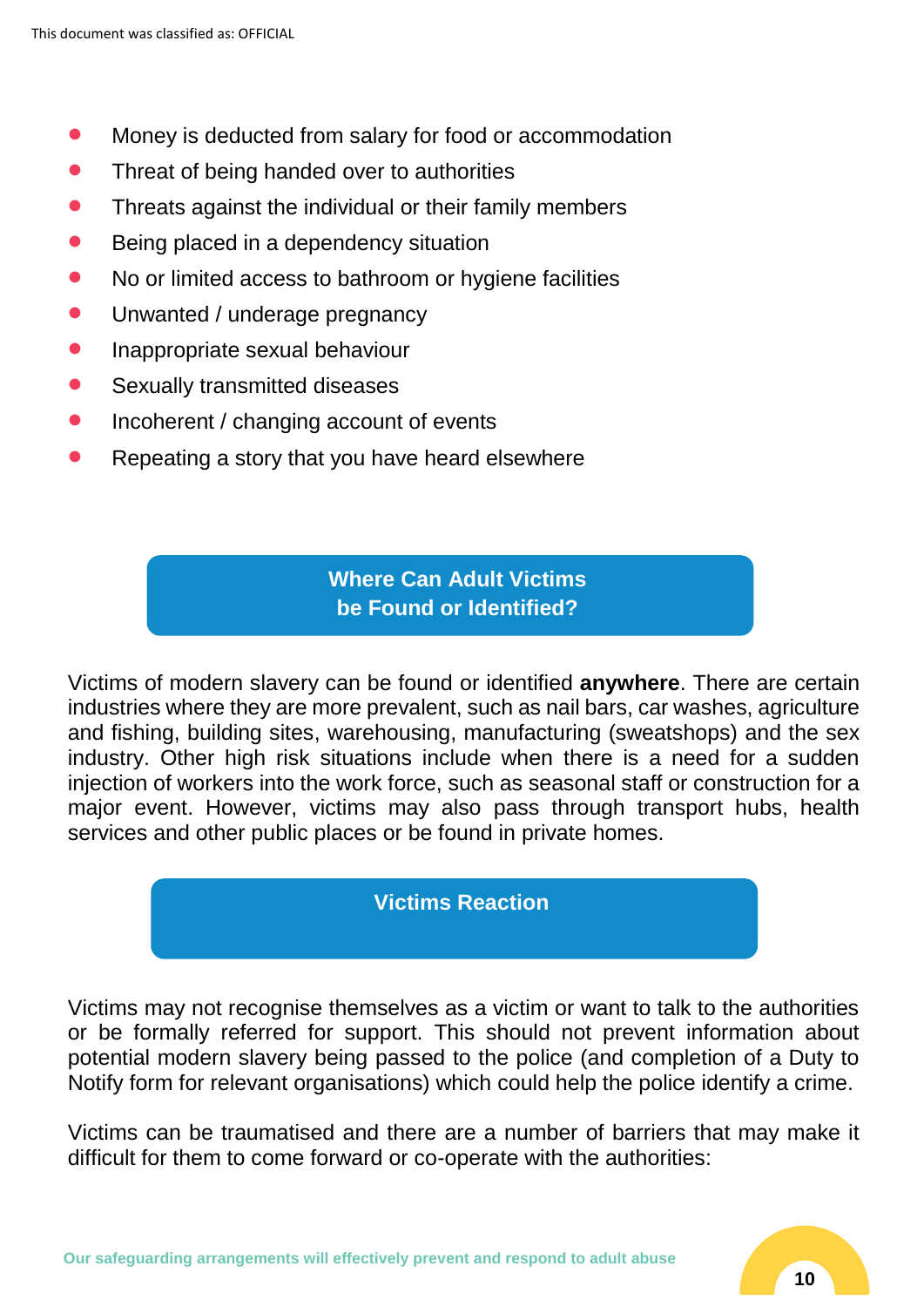- Unaware they are a victim
- Unaware help is available
- Language barriers and / or mistrust in their interpreter (Crime gangs have been known to use corrupt interpreters)
- Controlled movement
- Fear of repercussions (for themselves or their families)
- Always accompanied by a perpetrator
- Isolation
- Feel they are still better off than in their home country situation
- Fears over immigration status
- Involvement in criminal activity
- Self-blame
- **Stigma**

#### **The Legal Framework: Modern Slavery**

#### **International Framework**

The Human Rights Act 1998 came into force in the UK in 2000 and within Section 6, articles 4 and 5, there is a description of the legal position in relation to Modern Slavery, although this does not specifically refer to human trafficking.

The UK Government also signed the Council of Europe Convention on Action against Trafficking in Human Beings in 2007 (ratified by the UK in 2008), which led to the creation of the UK's NRM in 2009, which is a victim identification and support process. This is designed to make it easier for all the different agencies that could be involved in a trafficking case (for example, the Police, Home Office, the National Crime Agency and Local Authorities) to co-operate, share information about potential victims and facilitate their access to advice, accommodation and support.

The Convention requires that potential victims of trafficking are provided with a period of a minimum of 30 days recovery and reflection, during which they will receive support, including accommodation, subsistence and access to relevant medical and legal services, and potential eligibility for discretionary leave to remain if they are recognised as a victim. The UK provides this support to potential victims referred to the NRM for a longer period of 45 days.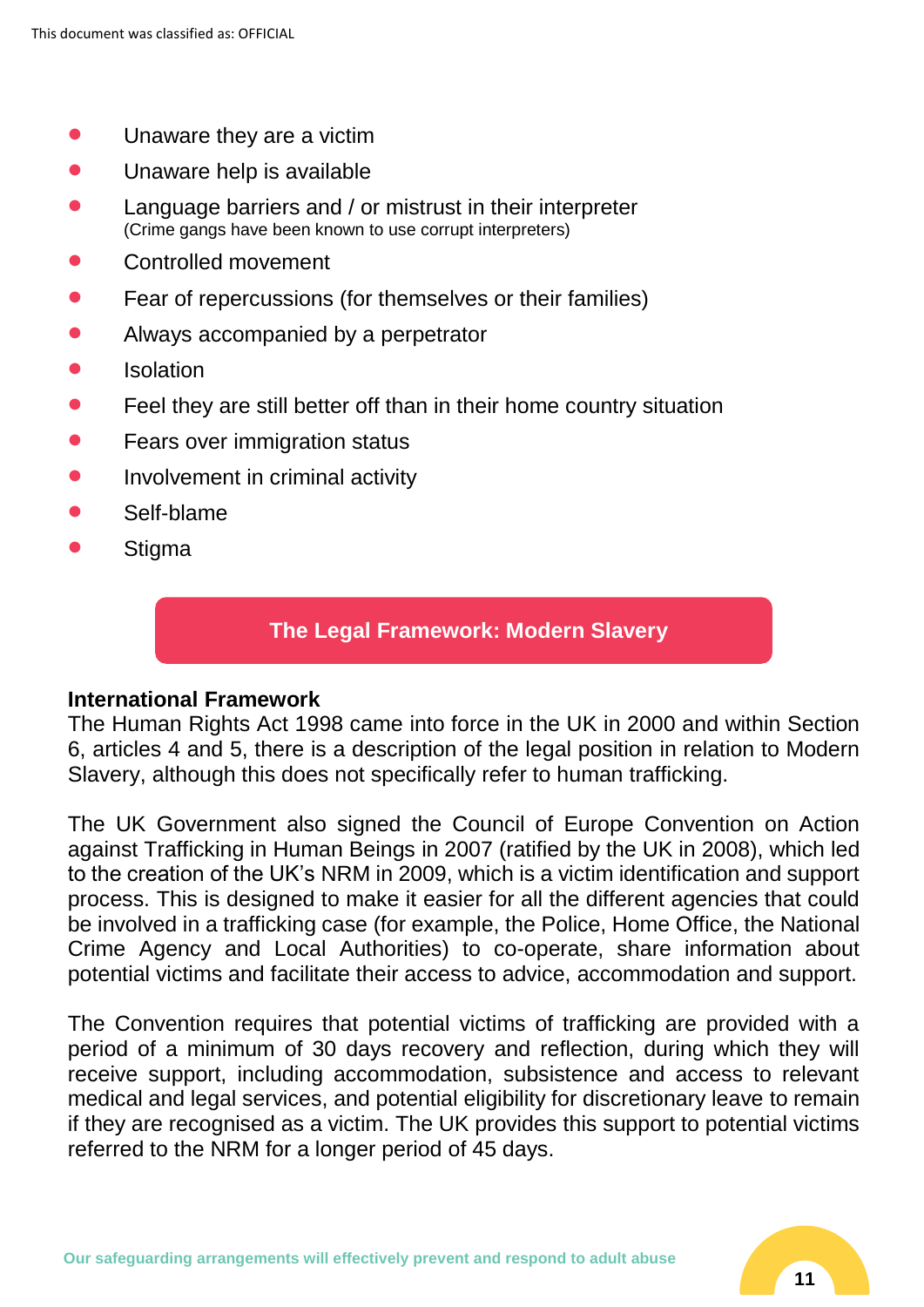#### **Domestic Framework**

The Modern Slavery Act 2015 came into force in England and Wales in October 2015 and included a number of provisions extending existing support for victims of human trafficking (as above) to victims of slavery, servitude and forced and compulsory labour. The act also:

- Consolidates and simplifies existing offences into a single act
- Ensures that perpetrators receive suitably severe punishments for modern slavery crimes (up to and including life sentences)
- Introduces a legal defence for victims of slavery and trafficking if they have been forced into criminal activity
- Requires businesses over a certain size to disclose each year what action they have taken to ensure there is no modern slavery in their business or supply chains.

The Care Act 2014 came into force on 1 April 2015, which also specifically refers to modern slavery and the legal duties that Local Authorities have in relation to safeguarding adults.

# **Reporting Suspected Modern Slavery Offences**

Any public sector worker identifying a potential victim of modern slavery should follow their organisation's own safeguarding procedures. This will include filling in a National Referral Mechanism (NRM) form or Duty to Notify form, if that is part of your organisation's safeguarding procedures as a first responder organisation.

Only first responder organisations can make a NRM referral:

- Police forces
- Departments within the Home Office:
	- UK Visas and Immigration
	- **Border Force**
	- **Immigration Enforcement**
	- National Crime Agency
- Local authorities
- Gangmasters and Labour Abuse Authority (GLAA)
- Health and social care trusts (Northern Ireland)
- Salvation Army
- Migrant Help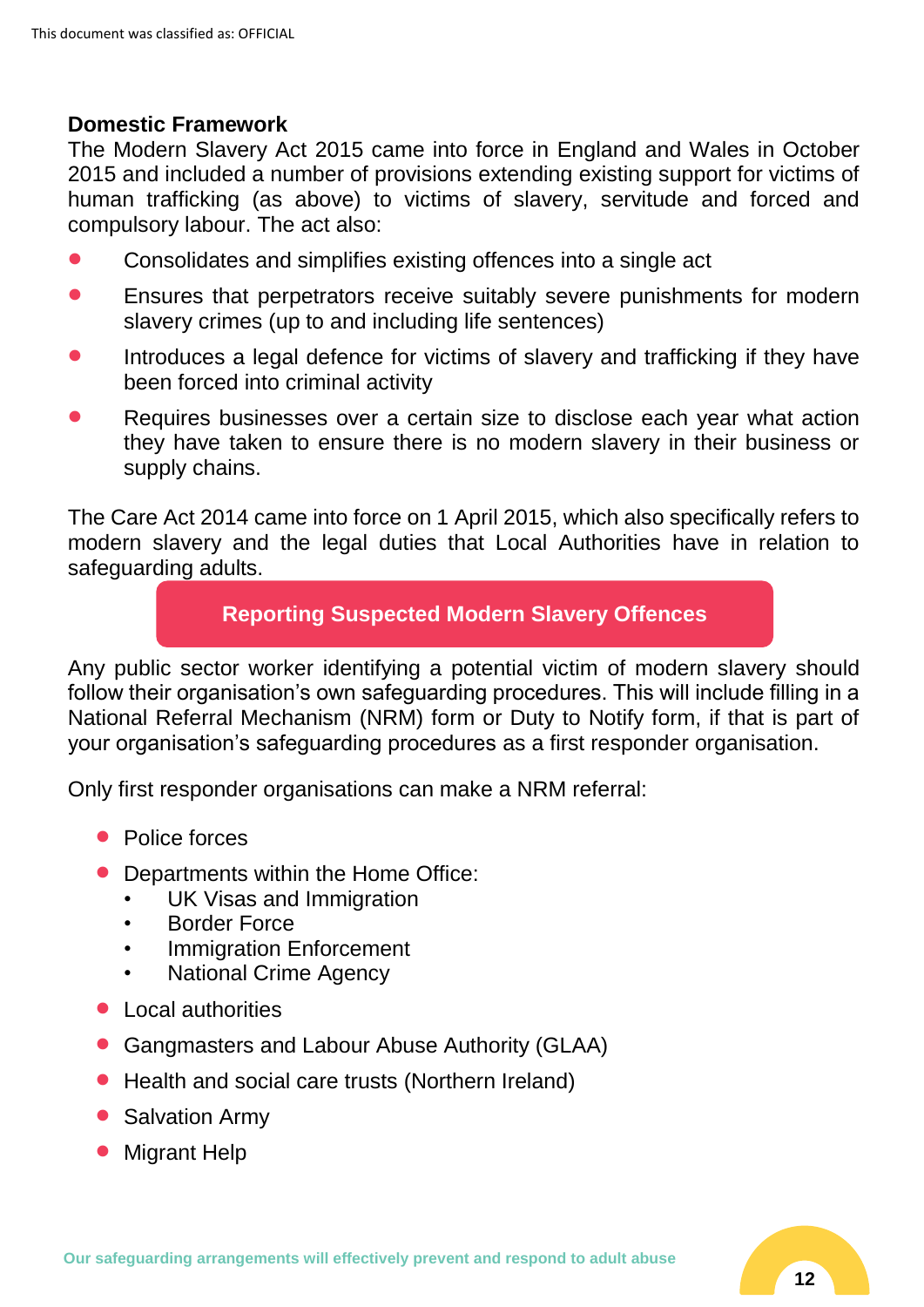- Medaille Trust
- Kalayaan
- Barnardo's
- Unseen
- Tara Project (Scotland)
- NSPCC (CTAC)
- BAWSO
- New Pathways
- Refugee Council

# **Consider risks to others - 'Think Family'**

Consideration must also be given as to whether anyone else is at risk. This may include children or other adults with care and support needs. Whilst actions may be limited in relation to the individual themselves, there may be a duty to take action to safeguard others. Should there be a concern regarding children in the care of a victim of modern slavery, concerns must be reported to Children's' Social Care. See: **Think Family Guidance** (signposted on page 14).

Additionally, **anyone** suspecting a case of modern slavery should always report this by using one of the following methods:

**Phoning** 999 if there is an immediate risk of harm.

Reporting to the **police on** 101 or the **Modern Slavery Helpline** on 08000 121 700 if there is not an immediate risk of harm.

The Gangmasters and Labour Abuse Authority (GLAA) on 0800 432 0804 or 03000 717678 (outside office hours) **Email**: [intelligence@gla.gsi.gov.uk](mailto:intelligence@gla.gsi.gov.uk)

Modern Slavery Human Trafficking Centre on 0370 4967622

**You don't need to be sure** that modern slavery is taking place or fully understand the types and definitions to report your concerns.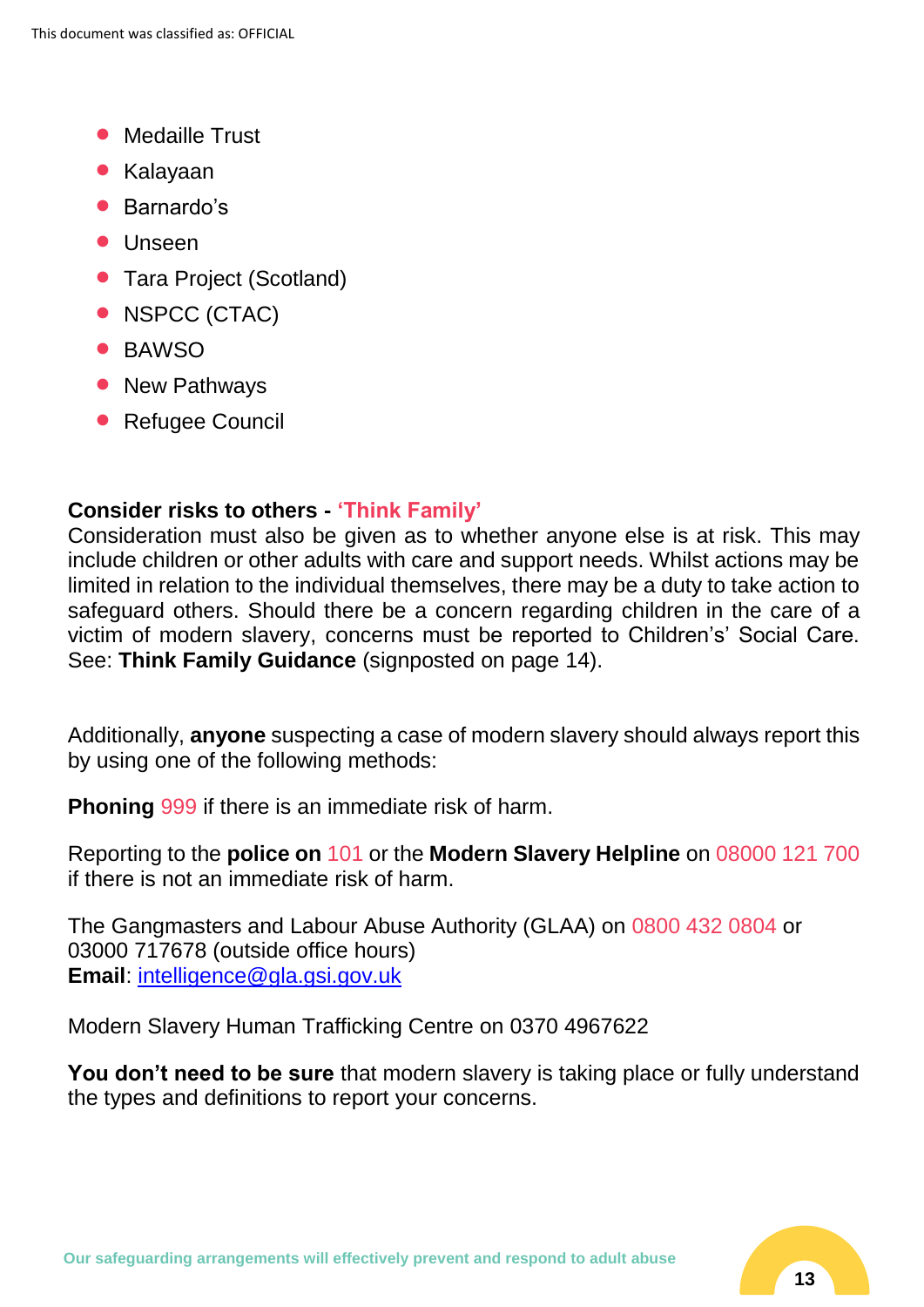## **Useful Websites and Resources**

## **Teeswide Safeguarding Adults Board's Policies, Procedures and Guidance webpage including:**

- Decision Support Guidance
- Safeguarding and Promoting the Welfare of Adults and Children at Risk **Guidance**
- Tees Inter-Agency Safeguarding Adults Procedure
- **Think Family Guidance**

<https://www.tsab.org.uk/key-information/policies-strategies/>

Report an adult safeguarding concern - <https://www.tsab.org.uk/report-abuse/>

[Modern Slavery | Teeswide Safeguarding Adults Board \(tsab.org.uk\)](https://www.tsab.org.uk/key-information/general-public/modern-slavery/)

Teeswide Safeguarding Adults Board Youtube Playlist

The Care Act 2014 - [Care and support statutory guidance -](https://www.gov.uk/government/publications/care-act-statutory-guidance/care-and-support-statutory-guidance) GOV.UK [\(www.gov.uk\)](https://www.gov.uk/government/publications/care-act-statutory-guidance/care-and-support-statutory-guidance)

# **Gangmasters and Labour Abuse Authority:**

# **Labour Exploitation – Spot the Signs:**

<http://www.gla.gov.uk/media/3178/spot-the-signs-glaa.pdf>

#### **Home Office Modern Slavery - Awareness Booklet:**

[https://www.gov.uk/government/uploads/system/uploads/attachment\\_data/file/655](https://www.gov.uk/government/uploads/system/uploads/attachment_data/file/655504/6.3920_HO_Modern_Slavery_Awareness_Booklet_web.pdf) [504/6.3920\\_HO\\_Modern\\_Slavery\\_Awareness\\_Booklet\\_web.pdf](https://www.gov.uk/government/uploads/system/uploads/attachment_data/file/655504/6.3920_HO_Modern_Slavery_Awareness_Booklet_web.pdf)

## **Home Office: Modern Slavery Resource Page:**

[https://www.gov.uk/government/publications/modern-slavery-training-resource](https://www.gov.uk/government/publications/modern-slavery-training-resource-page/modern-slavery-training-resource-page)[page/modern-slavery-training-resource-page](https://www.gov.uk/government/publications/modern-slavery-training-resource-page/modern-slavery-training-resource-page) 

#### **Home Office: Victims of Modern Slavery - Frontline Staff Guidance:**  [https://www.gov.uk/government/uploads/system/uploads/attachment\\_data/file/509](https://www.gov.uk/government/uploads/system/uploads/attachment_data/file/509326/victims-of-modern-slavery-frontline-staff-guidance-v3.pdf)

[326/victims-of-modern-slavery-frontline-staff-guidance-v3.pdf](https://www.gov.uk/government/uploads/system/uploads/attachment_data/file/509326/victims-of-modern-slavery-frontline-staff-guidance-v3.pdf)

# **Hope for Justice:**

http://hopeforiustice.org/

**Local Government Association: Tackling Modern Slavery: A Council Guide:** <https://local.gov.uk/modern-slavery-council-guide>

**Modern Slavery Helpline:**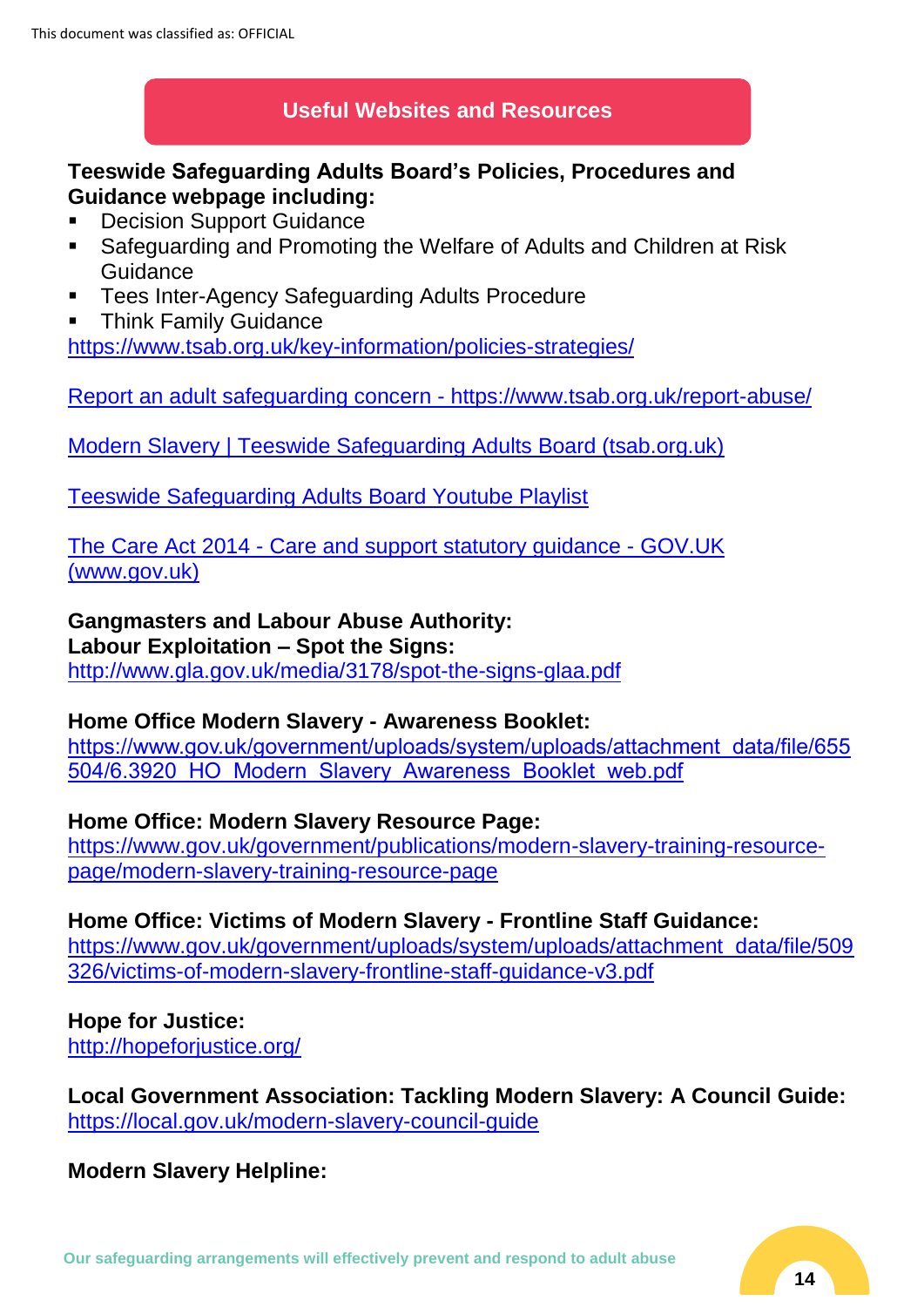<http://www.modernslaveryhelpline.org/>

# **National Crime Agency - National Referral Mechanism**

[Modern slavery and human trafficking -](https://nationalcrimeagency.gov.uk/what-we-do/crime-threats/modern-slavery-and-human-trafficking) National Crime Agency

#### **Anti-Slavery Commissioner Annual Report 2019-20**

[https://www.antislaverycommissioner.co.uk/media/1461/ccs207\\_ccs0520602790-](https://www.antislaverycommissioner.co.uk/media/1461/ccs207_ccs0520602790-001_iasc_annual-report-2019-2020_e-laying.pdf) [001\\_iasc\\_annual-report-2019-2020\\_e-laying.pdf](https://www.antislaverycommissioner.co.uk/media/1461/ccs207_ccs0520602790-001_iasc_annual-report-2019-2020_e-laying.pdf)

#### **Safeguarding Adults Review – Learning from the experience of large scale Modern Slavery in Lincolnshire**

[overview-report-sar-large-scale-modern-slavery-in-lincolnshire-final](https://www.lincolnshire.gov.uk/downloads/file/2067/overview-report-sar-large-scale-modern-slavery-in-lincolnshire-final)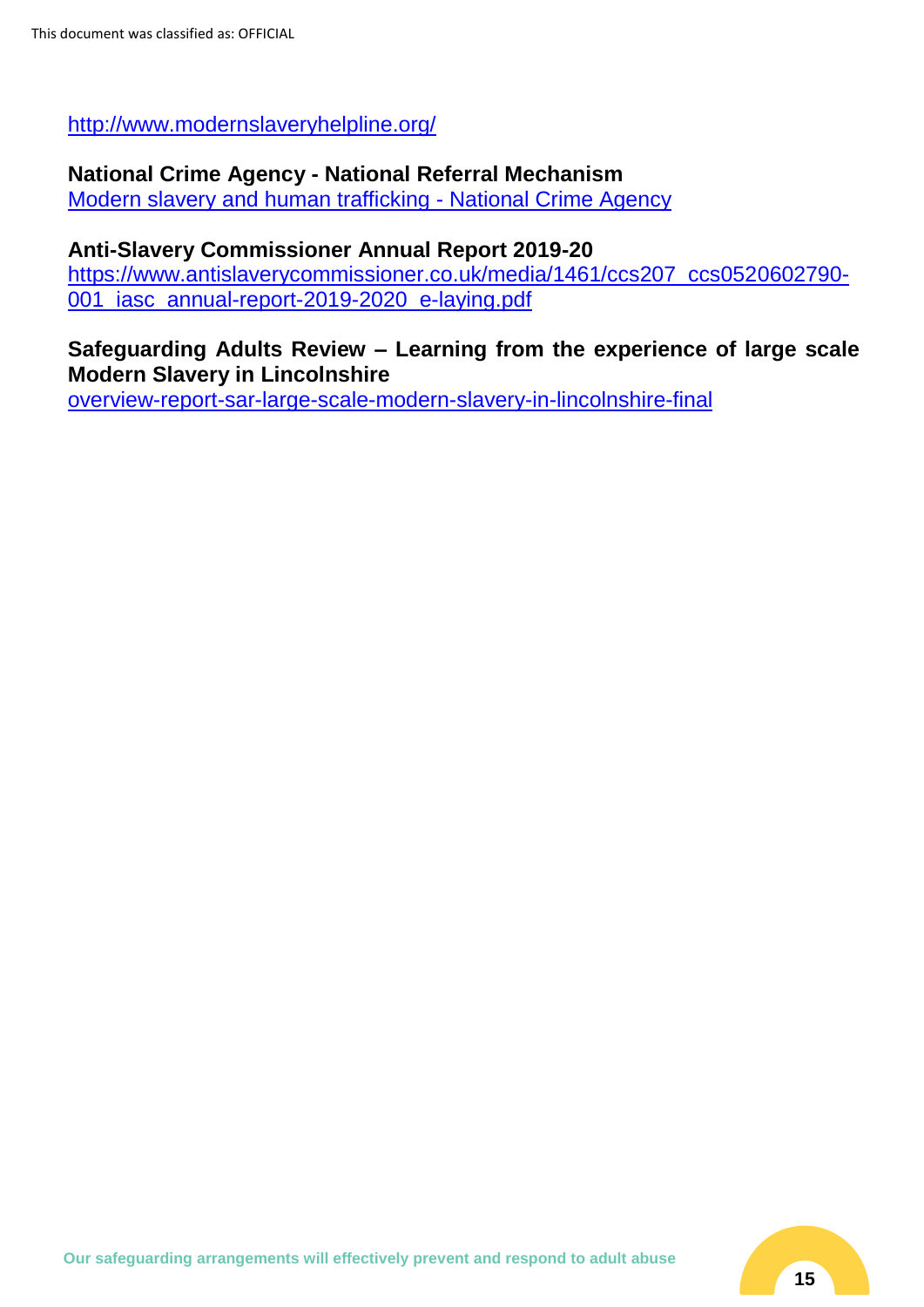| <b>Appendix 1</b> |  |
|-------------------|--|
|                   |  |

# **Modern Slavery Workbook Assessment**

Notice to Learners: You should complete the following questions without any help and submit answers to your line manager.

#### **Question 1**

Name three types of modern slavery.

| ٠       |  |  |  |
|---------|--|--|--|
| Ω       |  |  |  |
| ົ<br>J. |  |  |  |

#### **Question 2**

Give four examples of modern slavery offences (Typologies).

| 1. |  |  |  |  |
|----|--|--|--|--|
|    |  |  |  |  |
|    |  |  |  |  |
| 2. |  |  |  |  |
|    |  |  |  |  |
| 3. |  |  |  |  |
|    |  |  |  |  |
| 4. |  |  |  |  |
|    |  |  |  |  |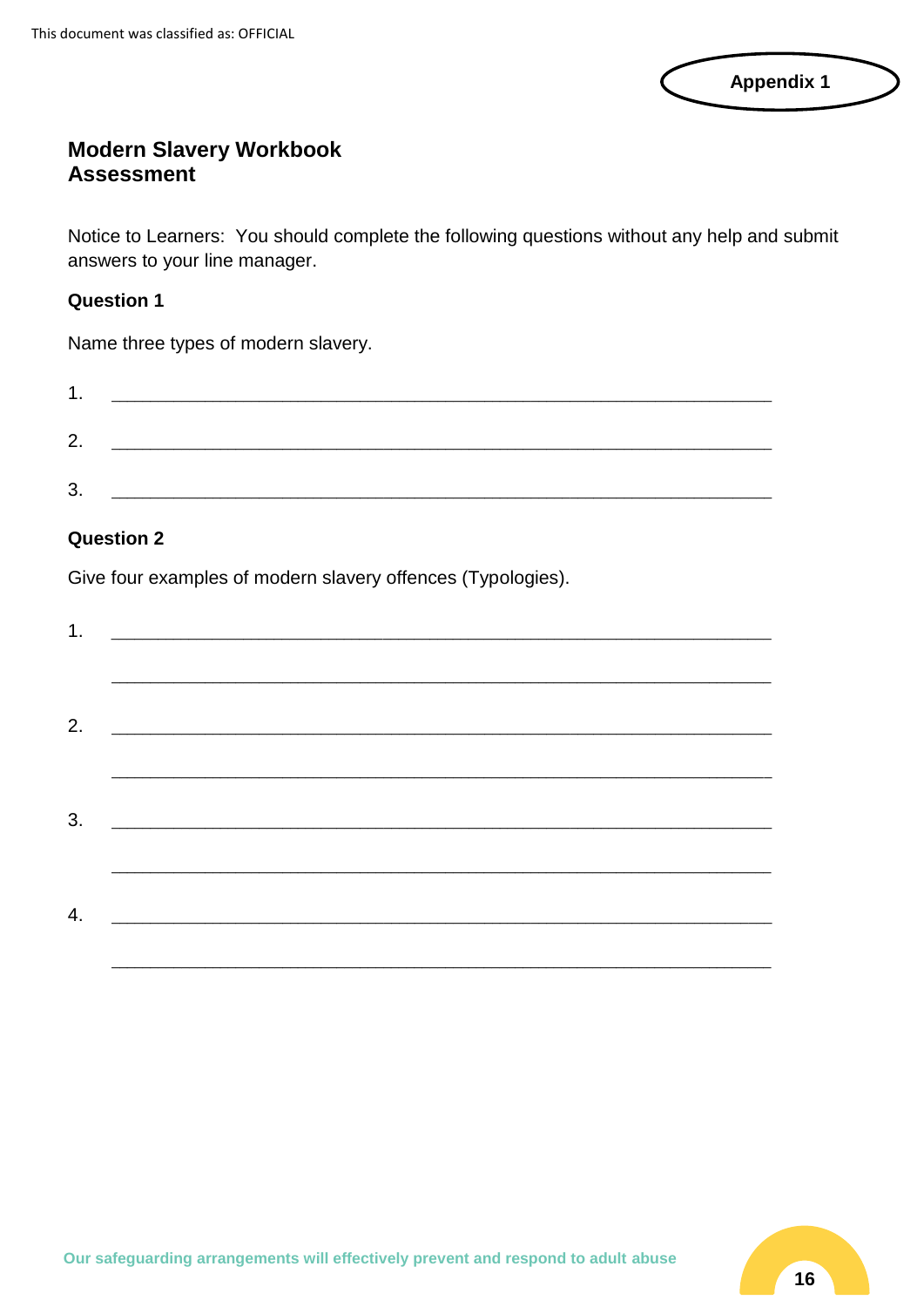#### **Question 3**

Explain four ways in which a victim of modern slavery could be identified.

|    | 1. $\qquad \qquad$                                                                                                    |  |  |
|----|-----------------------------------------------------------------------------------------------------------------------|--|--|
|    |                                                                                                                       |  |  |
| 2. |                                                                                                                       |  |  |
|    |                                                                                                                       |  |  |
| 3. | <u> 1989 - Jan James James James James James James James James James James James James James James James James Ja</u> |  |  |
|    |                                                                                                                       |  |  |
| 4. | <u> 2000 - Jan James James James James James James James James James James James James James James James James Ja</u> |  |  |
|    |                                                                                                                       |  |  |

#### **Question 4**

Name two industries where victims of modern slavery have been commonly identified.

| ⌒<br><u>.</u> | ________<br>____ |  | _______ |
|---------------|------------------|--|---------|

#### **Question 5**

Name two of the most common countries of origin for victims of modern slavery in 2019.

| ┍          |  |
|------------|--|
| <u>.</u> . |  |

#### **Question 6**

Name the key piece of legislation that has been introduced in the UK to tackle the problem of modern slavery.

| <b>Name</b> |  |
|-------------|--|
| Job Role    |  |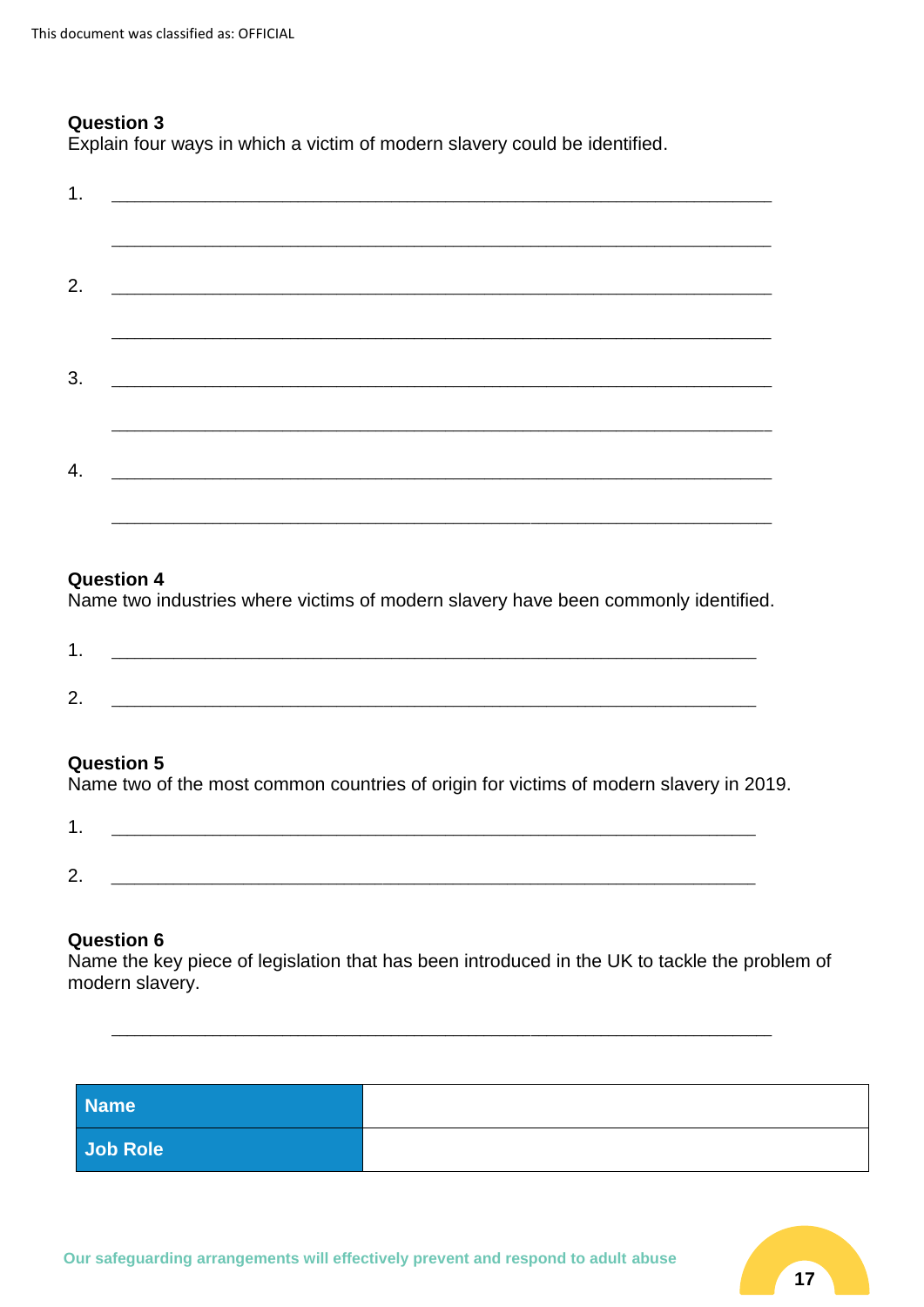#### **Appendix 2**

## **Evaluation**

#### **Name:**

Once completed please forward the workbook evaluation *(i.e. this page)* and the Certificate of Completion) to the Teeswide Safeguarding Adults Board, Business Unit, using the contact details below, who will make a record of completion and issue a certificate. Completion records may be shared with the training leads of your commissioning organisation to ensure that your staff development record remains up to date.

**Teeswide Safeguarding Adults Board Business Unit, Kingsway House, West Precinct, Billingham, TS23 2NX Email:** [tsab.businessunit@stockton.gov.uk](mailto:tsab.businessunit@stockton.gov.uk)

| Why did you complete this workbook? |                   |                                                                            |         |                     |
|-------------------------------------|-------------------|----------------------------------------------------------------------------|---------|---------------------|
|                                     |                   |                                                                            |         |                     |
|                                     |                   |                                                                            |         |                     |
| Where did you do your training?     |                   |                                                                            |         |                     |
| $O$ Home                            | $\bigcirc$ Work   | $O$ Mixture                                                                |         |                     |
| that you needed to know?            |                   | Overall, how satisfied were you that the workbook gave you the information |         |                     |
| $\circ$ Very satisfied              | $\circ$ Satisfied | $\circ$ Partly satisfied                                                   | $\circ$ | <b>Dissatisfied</b> |
|                                     |                   | What is the most important thing you have learned from this workbook?      |         |                     |
|                                     |                   |                                                                            |         |                     |
|                                     |                   |                                                                            |         |                     |
| work?                               |                   | How will you use the information from this workbook in your day to day     |         |                     |
|                                     |                   |                                                                            |         |                     |
|                                     |                   |                                                                            |         |                     |
|                                     |                   | Would you recommend this workbook to other people? Please explain.         |         |                     |
|                                     |                   |                                                                            |         |                     |
|                                     |                   |                                                                            |         |                     |
|                                     |                   | Is there any aspects of the workbook you feel could be improved?           |         |                     |
|                                     |                   |                                                                            |         |                     |
|                                     |                   |                                                                            |         |                     |
| managed this learning experience.   |                   | Manager / Supervisor: Please provide feedback on how the learner           |         |                     |
|                                     |                   |                                                                            |         |                     |
|                                     |                   |                                                                            |         |                     |
|                                     |                   |                                                                            |         |                     |